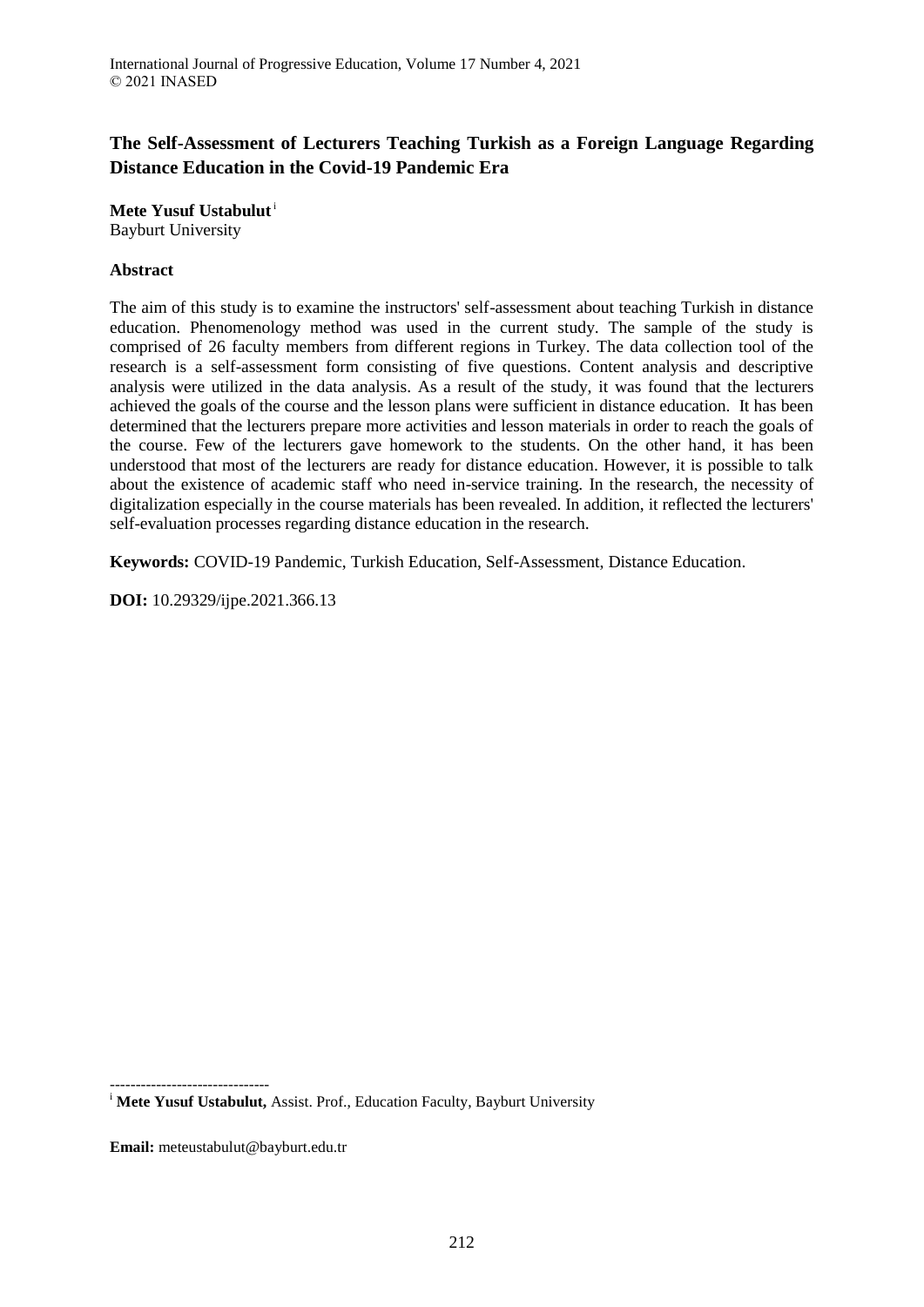## **INTRODUCTION**

Self-assessment is making a certain judgment about one's own situation. Klenowski (1995, p.145) describes self-assessment as evaluating and thinking about one's own situation on any subject and identifying both strengths and weaknesses in order to increase learning outcomes.

Self-assessment refers to making evaluations about one's learning (Boud & Falchıkov, 1989, p.529). In these assessments, the person should approach their work with an honest and critical thinking. While reaching these judgments in self-evaluation, the person making the self-assessment can ask himself the following questions; "How do I compare the work of my classmates with mine?", "What should I do to improve my quality?" (Fallows & Chandramohan, 2001, p. 3). These questions are effective in reaching a conclusion about the performance of the evaluator.

There are some measurement tools that can be used when self-assessment is performed. These are; Likert scales, skill listings, written tests for development files, audio cassette assessments and interactive systems (Cihanoğlu, 2008, s.34 akt. Pamukçu, 2015).

Self-assessment has many benefits. Dickinson (1987) mentioned these benefits. These are also important elements of student autonomy. Self-assessment allows the teacher to devote more time to helping the student in other parts of the learning process. For instructors, Self-assessments allow us to more accurately identify areas where students need to improve and progress. Overall, in the context of contemporary global interest in teacher evaluation, teachers' self-evaluation is a valid approach, formally valued (Borg & Edmett, 2019). Moreover, the importance of learner autonomy has further increased interest in self-evaluation (Bhatti & Nimehchisalem, 2020). This importance of selfevaluation has made it an essential part of current international education reforms (Yan et al., 2020). Moreover, according to Ratminingsih, et al (2018), "one type of authentic assessment which can be used to assess language competence is self-assessment". Oscarson (1989) also cited six reasons why self-assessment can be useful in language learning. These include encouraging learning, raising awareness, increasing the tendency to aim, expanding the validity of the assessment, dividing the burden of the assessment, and being useful after the course

One of the points that support the argument of those who want to use the self-assessment method is the idea that it supports the autonomy of learners who can take more responsibility in planning, implementing, monitoring and interpreting their own learning (Mistar, 2011). In addition, it is stated that using different measurement and evaluation strategies in the classroom increases the motivation for success, provides more thinking skills, and ultimately improves academic performance, as well as measuring various characteristics of students (Bahar, Nartgün, Durmuş & Bıçak, 2006).

Distance education is a teaching activity that takes place when the teacher and the learner are far from each other (Schlosser & Anderson, 1994). We name distance education that students can continue their learning activities anytime and anywhere (Wedemeyer, 1975). Compared to formal education, the teaching and learning space in distance education is separate from each other and technology is used instead of face-to-face communication (Johnson, 2003; Moore, 1987). Although it may seem like a disadvantage at first glance that the teacher and the learner are in different places from each other, this situation enables them to use time and place more comfortably and flexibly. Flexibility of time and place provides equality of opportunity for everyone who aims to learn (Bunker, 2003).

On the other hand, distance education applications are rapidly becoming widespread, especially after developments in Information Communication Technologies. The main reason for the rapid spread of distance education is COVID-19. The following features of distance education have come to the fore in the studies on distance education (Altun, 2020);

• Being tidy and systematic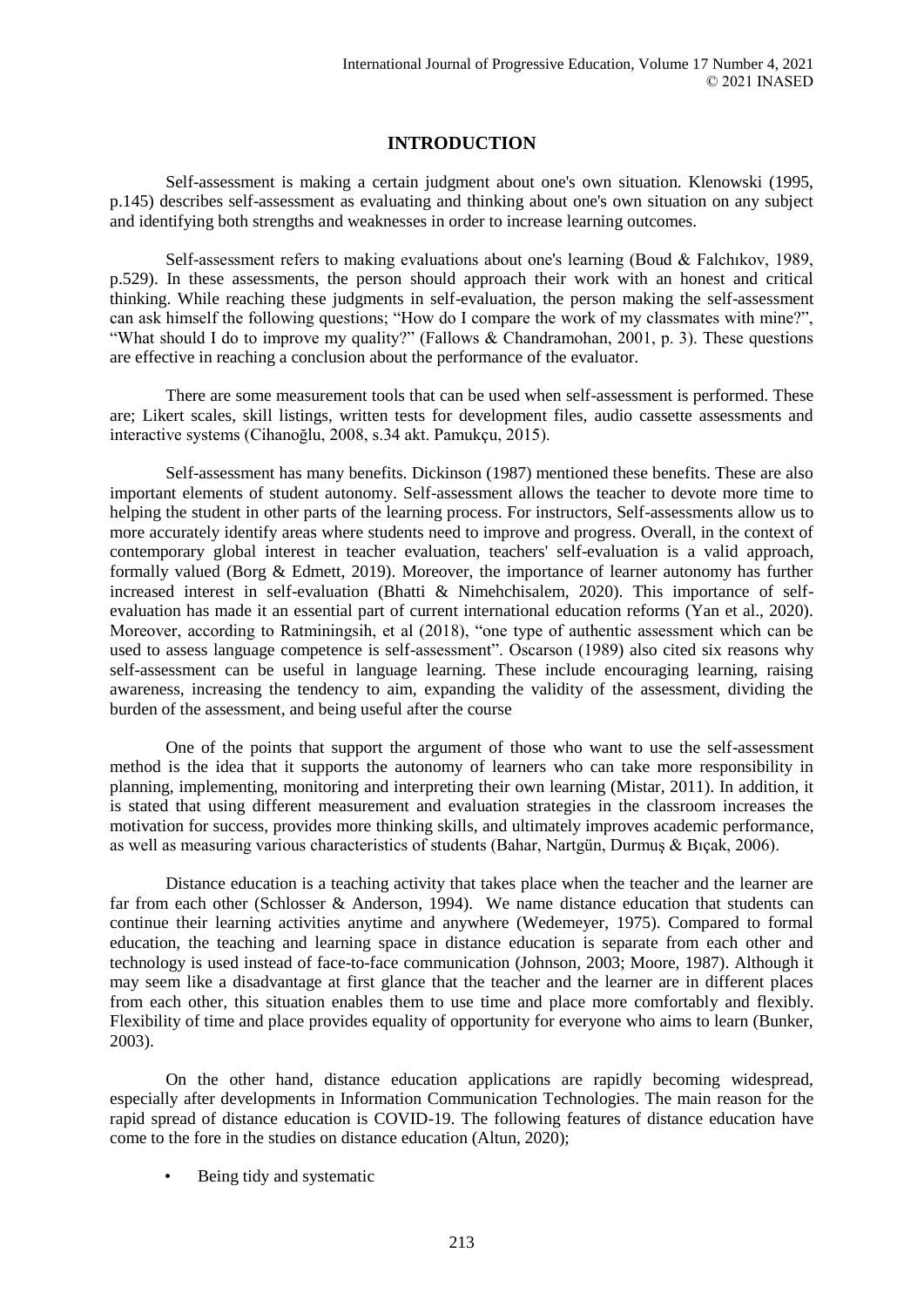International Journal of Progressive Education, Volume 17 Number 4, 2021 © 2021 INASED

- Focusing on student
- Providing equal opportunities
- Being able to use time and place more comfortably and flexibly

These are the advantages of distance education. Looking at other research conducted with distance education, the points that are considered as a disadvantage of distance education are as follows;

- It is not suitable for individuals if self-regulation is lacking.
- It is necessary to know the technological developments well, it requires good technological knowledge.
- Its cost is high.
- Material and design are limited.
- It is difficult to get feedback (Altun 2020)

In this context, the main problem and sub-problems of the research were formed as follows:

*Main Problem Statement:* What are the lecturers' self-assessments about teaching Turkish in distance education?

#### *Sub-problems:*

*1) What are the self-assessments of the teachers regarding the attainability of the goals of the Turkish course in distance education?*

*2) What are the lecturers' self- assessments regarding the Turkish lesson plan in distance education?* 

*3) What are the self- assessments of the instructors regarding the teaching process they carry out in achieving the goals of the Turkish course in distance education?*

*4) What are the lecturers' self- assessments regarding the content and goal consistency of the Turkish course in distance education?*

*5) What are the lecturers' self- assessments about the rearrangement of Turkish course content in distance education?* 

#### **RESEARCH DESIGN**

#### **Research Method**

The Descriptive Phenomenology method is the method chosen to answer research questions. "Husserlian descriptive phenomenology as a research methods is widely used in the social sciences, one in which it aims to explore and describe the lived experience" (Christensen et al., 2017). Indeed, researchers use the method of phenomenology when they aim to study the experiences of individuals. In this context, the phenomenology method was used in the study because the research questions were directed to the experiences of the individuals (Johnson & Christensen, 2014, p.383; Ersoy, 2016, p.55).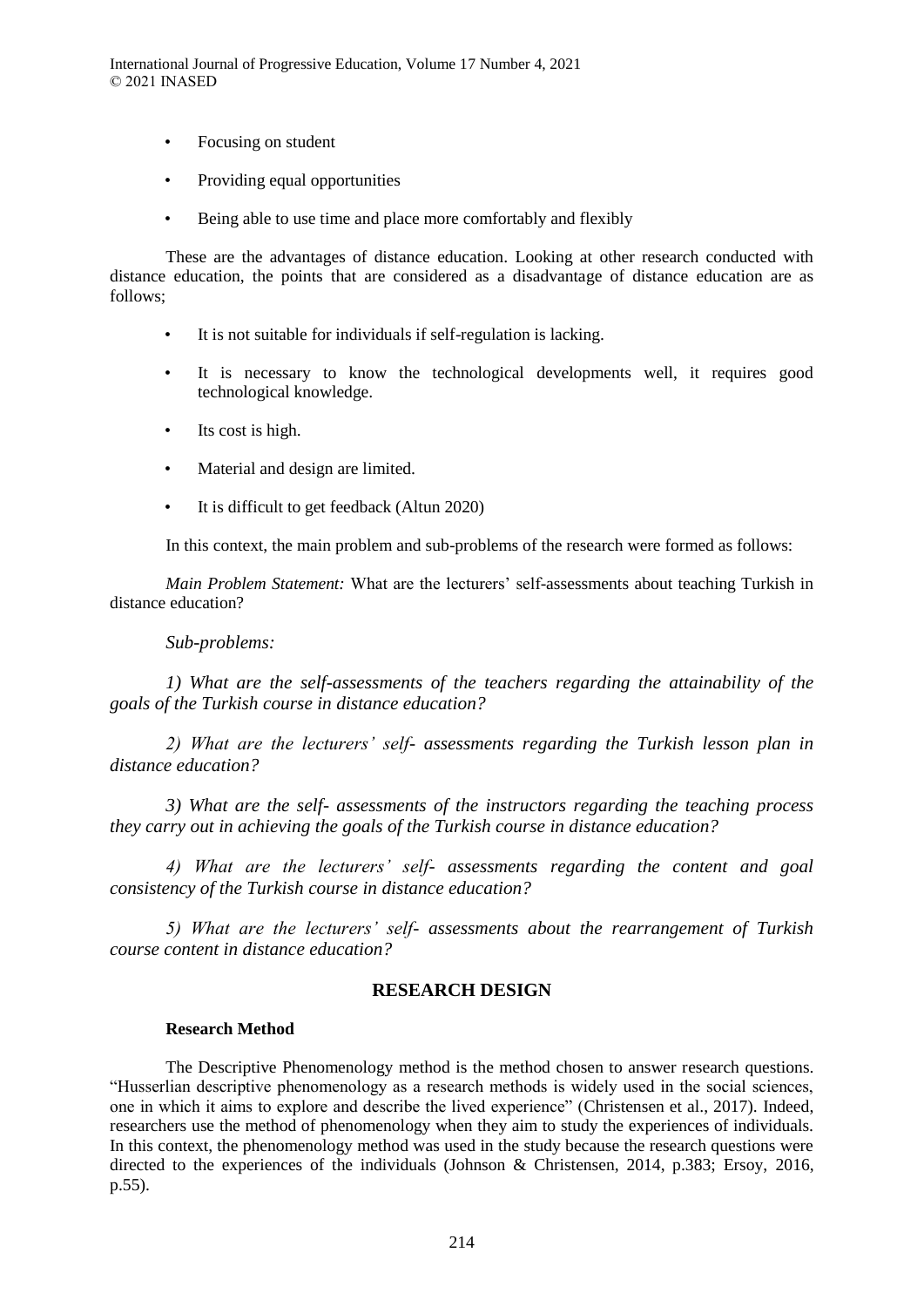## **Study Group of the Resesrch**

There are some important criteria in determining the study group in qualitative research designs. In the present study, the aim of the researcher is to reveal the Turkish teaching experiences of the lecturers in the distance education process. However, the formation of the study group in this study is on a voluntary basis. Thus, 26 academics from different regions of Turkey have been reached. The names of the lecturers participating in the study are not dislosed, thus they are referred to as LECT1, LECT2, LECT3…

## **Data Collection**

In the study, a self-assessment form (5 questions) was used to determine whether the lecturers understand distance education practices or not. The form in question was developed by the researcher in view of the relevant literature. The validity of the data collection tool was confirmed by two academicians who are experts in their field. The reliability of the data collection tool was verified by 4 educators. The analysis form was collected from lecturers online on a voluntary basis. The questions in the self-assessment form are as follows:

*1) Did I reach the goals of the lesson in the distance education process?*

*2) Was the plan I prepared in the distance education process sufficient?*

*3) What have I done in relation to the goals in the distance education process? What should I have done?*

*4) Was the content I prepared in the distance education process consistent with the goals? Why?*

*5) If I were to rearrange the content in the distance education process, what would I do?*

## **Data Analysis**

Two different data analysis techniques were used in the analysis of the research data. The first of these is content analysis. Content analysis is mostly preferred by historians and men of letters especially in qualitative research designs (Merriam, 2013, p.144). In addition, the answers given to the self-assessment form of the academic staff participating in the study constitute the data of the study (Yıldırım & Şimşek, 2013, p. 259). Categories and codes were used due to the nature of the content analysis. Descriptive analysis was used as a qualitative analysis together with content analysis to increase the validity and reliability of the study. On the other hand, the validity and reliability of the content analysis were determined by expert opinions and inter-coders. The harmony between coders is 82% (Bilgin, 2014: 12 (Miles & Huberman, 2015, p.64; Muijs, 2004, p.73). From this point of view, it can be thought that sufficient reliability is provided in data analysis.

## **FINDINGS**

Below, the findings of the lecturers regarding the goals of the course are given as frequency (f) and percentage (%). The self-assessment of the lecturers regarding the achievement of the course objectives are presented in Table 1.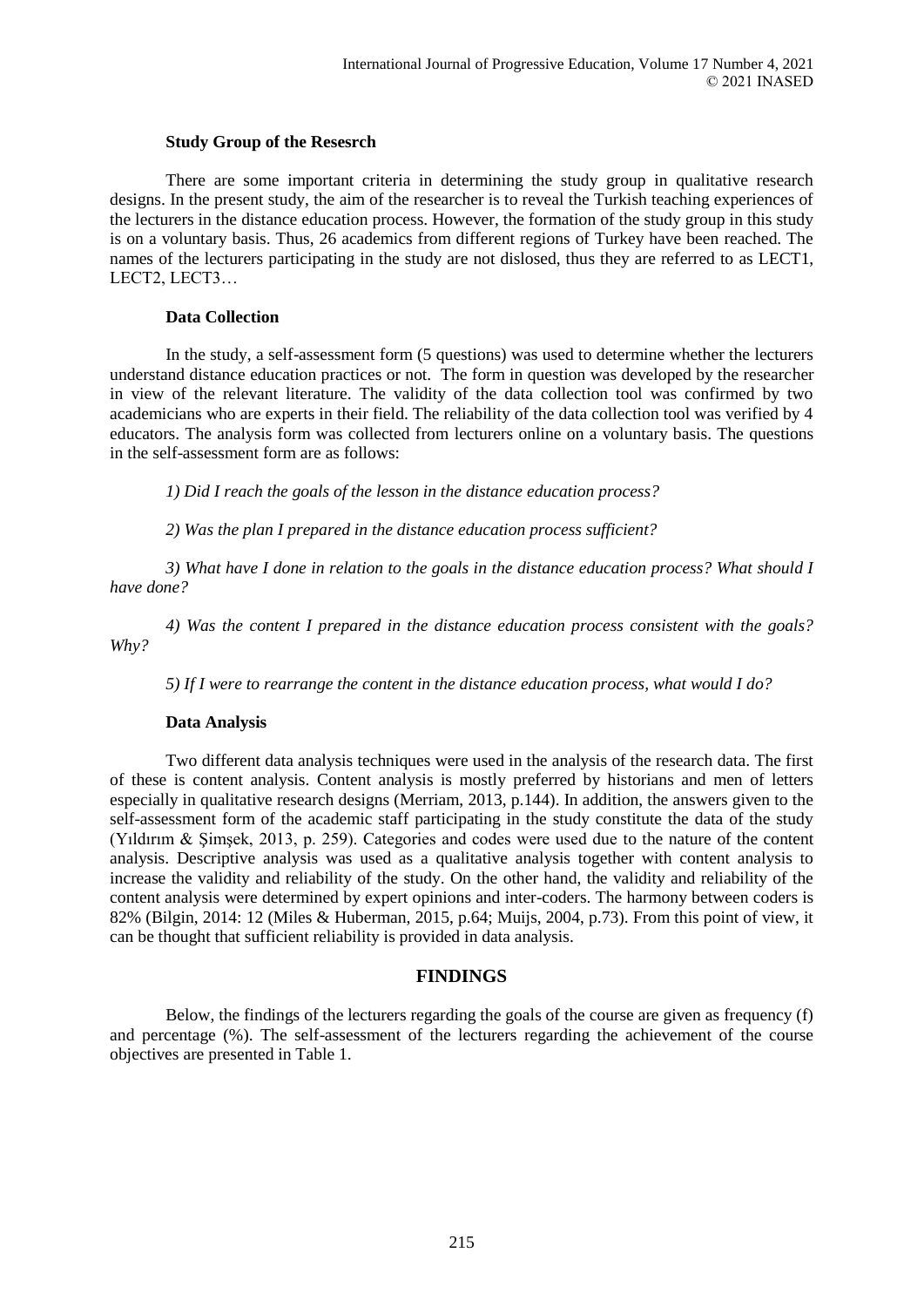#### **Table 1. Self-assessments of the course objectives**

| Categories                                                    | Frequency (f) | Percent $(\%)$ |
|---------------------------------------------------------------|---------------|----------------|
| I achieved the goals of the lesson                            |               | 88.46          |
| I did not reach the goals of the lesson                       |               |                |
| I relatively reached or did not reach the goals of the course |               | 11.54          |
| Total                                                         | 26            | 100            |

When Table 1 is examined, it is seen that  $88,46\%$  of the lecturers ( $f = 23$ ) have reached the goals of the course and 11,54% ( $f = 3$ ) stated that they relatively reached or did not reach the goals of the course. In addition, sample sentences from the self-assessments of the instructors regarding the goals of the course in distance education are presented below.

LECT5: "I reached my goal with the students who followed the lesson seriously. I partially or never reached my goals with the others. "

LECT12: "My goals in distance education are to use the subject covered in accordance with the new technology, to use applications to support and reinforce knowledge, and I think I can achieve my goals."

Self-assessments of the lesson plan of the teachers are given as frequency (f) and percentage (  $%$ ).

## **Table 2. Self-assessments of the lesson plan**

| Categories                       | Frequency (f) | Percent $(\%)$ |
|----------------------------------|---------------|----------------|
| My lesson plan was sufficient    |               | 84,62          |
| My lesson plan wasn't sufficient |               | 15,38          |
| Total                            |               | 100            |

When Table 2 was examined,  $84,62\%$  (f = 22) of the lecturers stated that the lesson plans were sufficient and 15,38% ( $f = 4$ ) stated that the lesson plan was not sufficient. Sample sentences from the self-assessments of the lecturers regarding the syllabus in distance education are presented below.

LECT8: *"The plan I prepared was sufficient. Because when I implement what I planned, all the students understood the subject I was covering. "*

LECT13: *"It was not sufficient. Because I am not used to the distance education system, the plan was shaped and changed throughout the process. "*

Lecturers' self-assessments of the goals are given as frequency (f) and percentage (%).

**Table 3. Self-assessments of the teaching process carried out in achieving the goals**

| Categories                              | Frequency (f) | Percent (%) |
|-----------------------------------------|---------------|-------------|
| I prepared activity and lesson material |               | 84.62       |
| I gave homework                         |               | 15,38       |
| Total                                   | 26            | 100         |

When Table 3 is examined,  $84,62\%$  (f = 22) of the lecturers stated that they prepared activities and course materials in order to reach their goals. In addition,  $15,38\%$  (f = 4) of the lecturers stated that they gave homework in classes in order to reach their goals. Sample sentences from the selfassessments of the lecturers regarding the syllabus in distance education are presented below.

LECT5: *"I used the internet, youtube, news websites, computer games. I should have prepared more interactive lessons. "*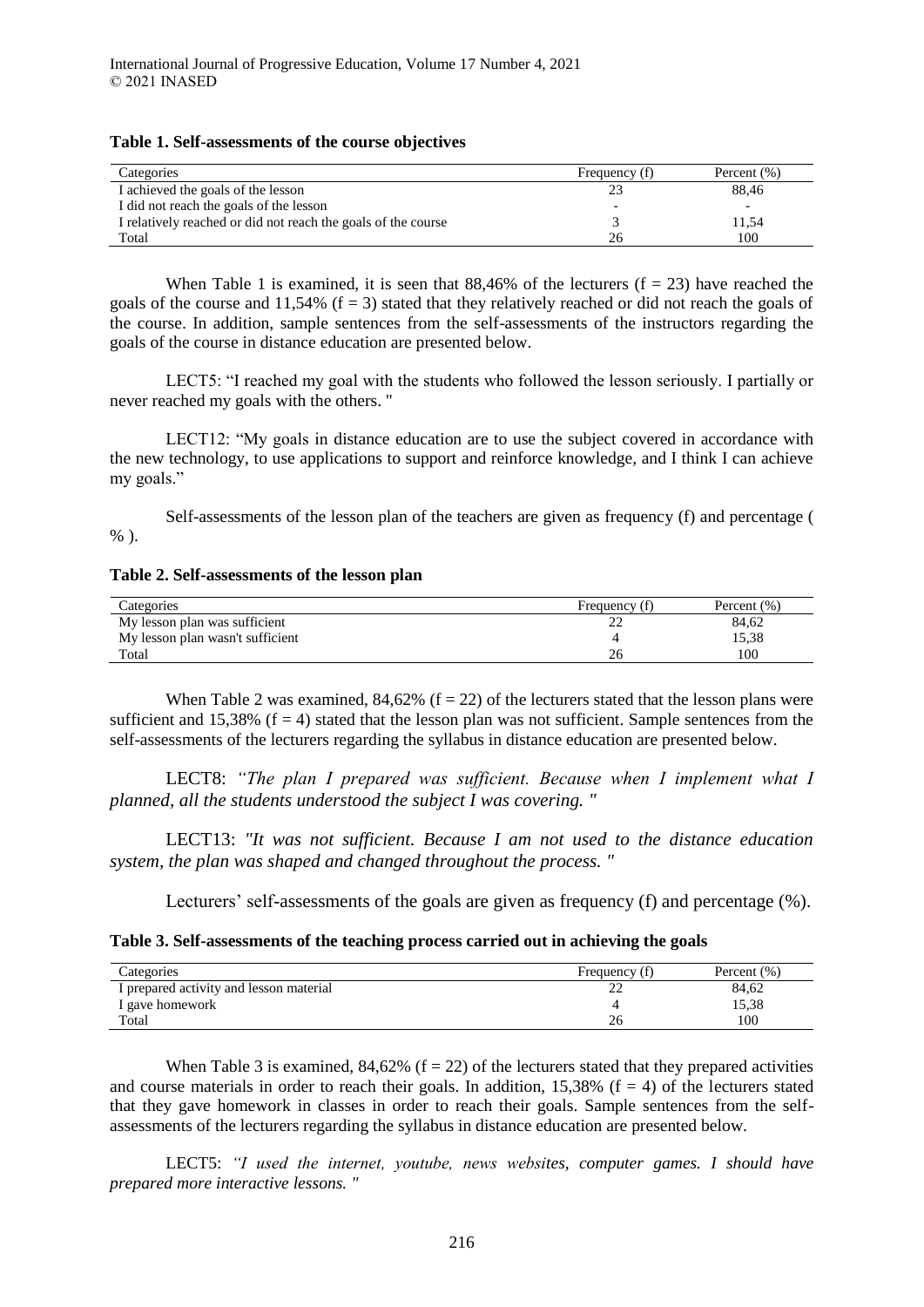LECT6: *"I prepared materials with Web 2.0 tools and different computer programs."*

LECT13: *"I learned the use of Web 2.0 tools to keep students active and improve their language skills, I completely changed my materials and my lesson plan."*

The self-assessments of the lecturers regarding the consistency of content and goals are given as frequency (f) and percentage (%).

#### **Table 4. Self-assessments of consistency of content and goals**

| Categories     | Frequency (f) | Percent (%) |
|----------------|---------------|-------------|
| Consistent     | 26            | 100,00      |
| Not consistent |               |             |
| Total          | 26            | 100         |

When Table 4 was examined,  $100.0\%$  (f = 26) of the lecturers stated that their content and goals were consistent. Sample sentences from the self-assessments of the lecturers regarding the consistency of content and goals are presented below.

LECT4: *"Yes, it was consistent because the Turkish levels of my students were what I aimed at the end of the course."*

LECT11: "Yes. Because I took care that the content I prepared was suitable for my goals. "

LECT15: "Yes, I was able to get the desired level of feedback. For this reason, I could see that I prepared consistent content. "

The instructors' self-assessment about the reorganization of the content are given as frequency (f) and percentage (%).

#### **Table 5. Self-evaluations of the reorganization of content**

| Categories                                                     | Frequency (f) | Percent $(\% )$ |
|----------------------------------------------------------------|---------------|-----------------|
| I would prepare more visual content                            |               | 46,15           |
| I would produce different and comprehensive material           |               | 34,62           |
| I would produce content that is interactive and for all levels |               | 19,23           |
| Total                                                          | 26            | 100             |

When Table 5 is examined, lecturers made a self-assessment as follows;  $46.15\%$  (f = 12) of the lecturers "I would prepare more visual content",  $34,62\%$  (f = 9) of them "I would produce different and comprehensive materials" and at last 19,23% of the them "I would produce content that is interactive and for all levels". Sample sentences from the self-evaluations of the lecturers on the reorganization of the content are presented below.

LECT6: "Maybe I could make more visual designs or videos."

LECT4: "I think every course I teach is beneficial for the students, but I also think that I can prepare different materials for some of the topics I have covered in the course."

LECT5: "I would put in more games and activities where the student could be active."

## **CONCLUSION AND DISCUSSION**

In the study, the majority of the lecturers stated that they achieved the goals of the course in their self-assessment of distance education. In another study on distance education, only some of the Science teachers stated that the curriculum in distance education could be completed. This difference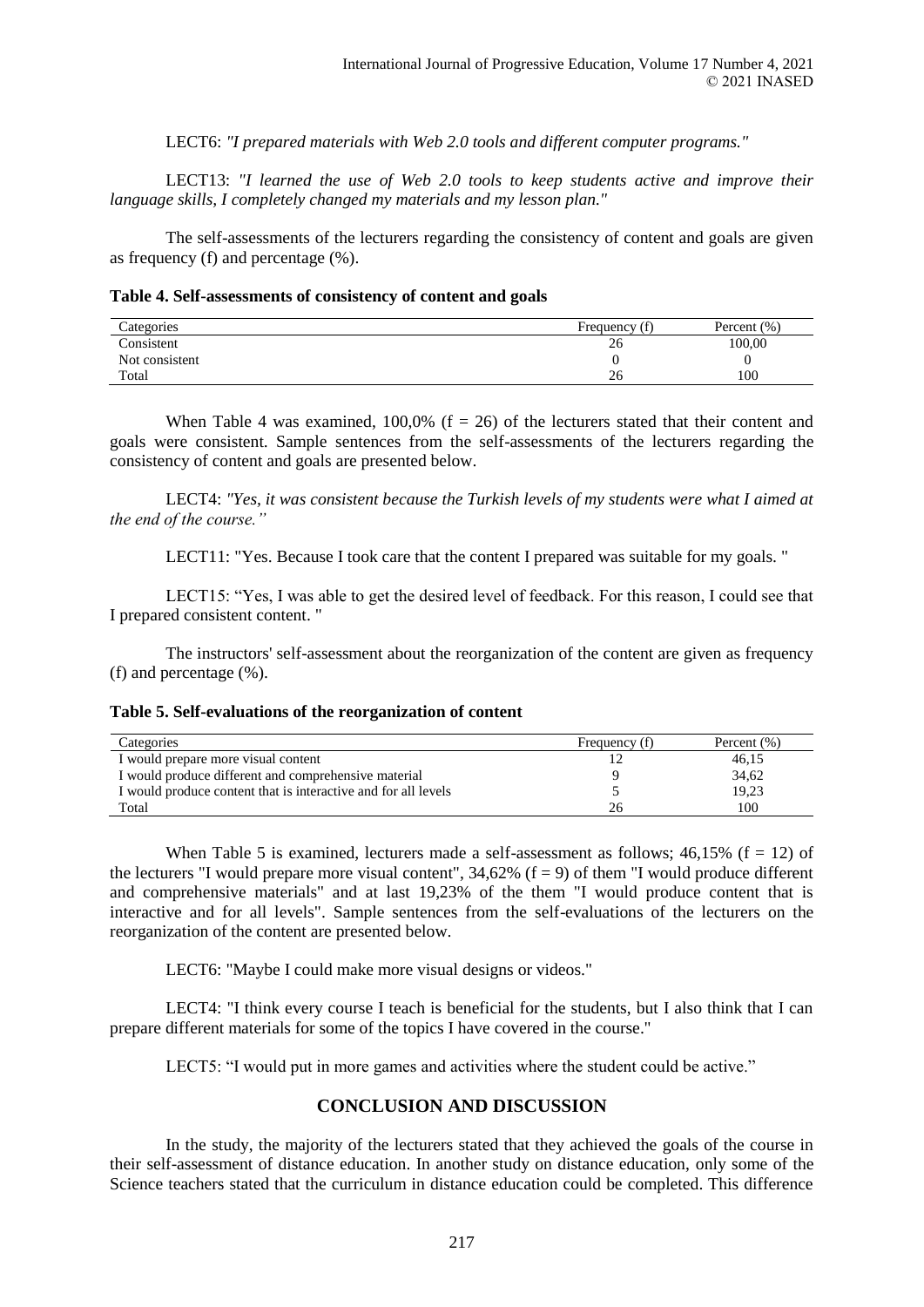is due to the opinions of teachers who think that the laboratory applications and workshops courses in Science cannot be completed with distance education (Bakioğlu & Çevik, 2020; Markova, 2021). It can be said that the distance education process has mostly created problems in lessons with practice. After the Covid 19 pandemic, complementary courses and in-service trainings should be considered for lessons with practice.

However, most of the lecturers stated that the lesson plans were sufficient. Again, most of the academics participating in the research stated that they prepared activities and course materials in order to achieve their goals. This result can be explained by the increase in e-learning activities of the COVID-19 process (Mulenga & Marban, 2020). Less of the lecturers stated that they gave homework in classes in order to reach their goals. The researches stated that most of the lecturers are ready for the distance education process. However, it is not possible to underestimate the proportion of educators who are not ready for distance education. In this context, in-service training courses regarding the execution of distance education process operations (use of technology, preparing teaching materials, etc.) are recommended (Durak, Çankaya & İzmirli, 2020; Karadağ, & Yücel, 2020; Goh & Sandars, 2020). In this way, those who are ready for this process are provided with more professionalization and the processes of preparing those who are not ready at all are completed. When it comes to giving homework, it should be taken into account that in distance education, students have difficulties in focusing on homework (Serçemeli, & Kurnaz, 2020). In this context, homeworks should be easier to focus. In addition, educators should consider socio-economic and availability of technology status of students (Žižanović, Pranjić & Radovanović, 2021). In other words, educators should consider the opportunities students have in distance education applications.

In addition, all of the lecturers stated that their content and goals were consistent. However, considering the self-assessments of the lecturers regarding the re-arrangement of the content, it is seen that there are three different self-assessments. These have already been listed as "preparing more visual content", "producing different and extensive material", and "producing content that is interactive and for all levels". In fact, this result shows that lecturers are caught unprepared in distance education teaching and digitalizing course contents. However, it is possible to see similar results in other studies on the subject. The Covid-19 process, contrary to popular belief, has shown that universities in the world and in Turkey are not digitalizing enough (Karadağ & Yücel, 2020; Syahria, 2021). However, the globalizing world has experienced such a pandemic for the first time. Therefore, it can be understood that distance education practices are caught unprepared for this process. These experiences will constitute an important memory of the education history.

In the same study, students stated that they were dissatisfied with digital content/teaching materials. In this context, it can be considered that the criticism of the lecturers participating in the research towards the teaching materials and their content is also theoretically meaningful. At the same time, it is obvious that not only educators but also most of the students are caught unprepared for the digitalization process (Karakuş, Ucuzsatar, Karacaoğlu, Esendemir, & Bayraktar, 2020).

As a result of the research, the lecturers reflected the stages mentioned in the litterateur on self-assessment in the current research. These stages are being aware of their own distance education processes, looking critically at the teaching processes and expressing these processes (Şahin & Abalı Öztürk, 2012; Kösterelioğlu & Çelen, 2016). Therefore, self-assessment applications are an important tool to reveal the shortcomings of distance education.

## **REFERENCE**

Altun, E.(2020) *Eğitmenlerin Uzaktan Eğitime Yönelik Pedagojik Yeterliliklerinin Uzaktan Eğitim Ders Videoları Aracılığıyla incelenmesi*, Yayımlanmamış yüksek lisans tezi, Ondokuz Mayıs Üniversitesi, Samsun.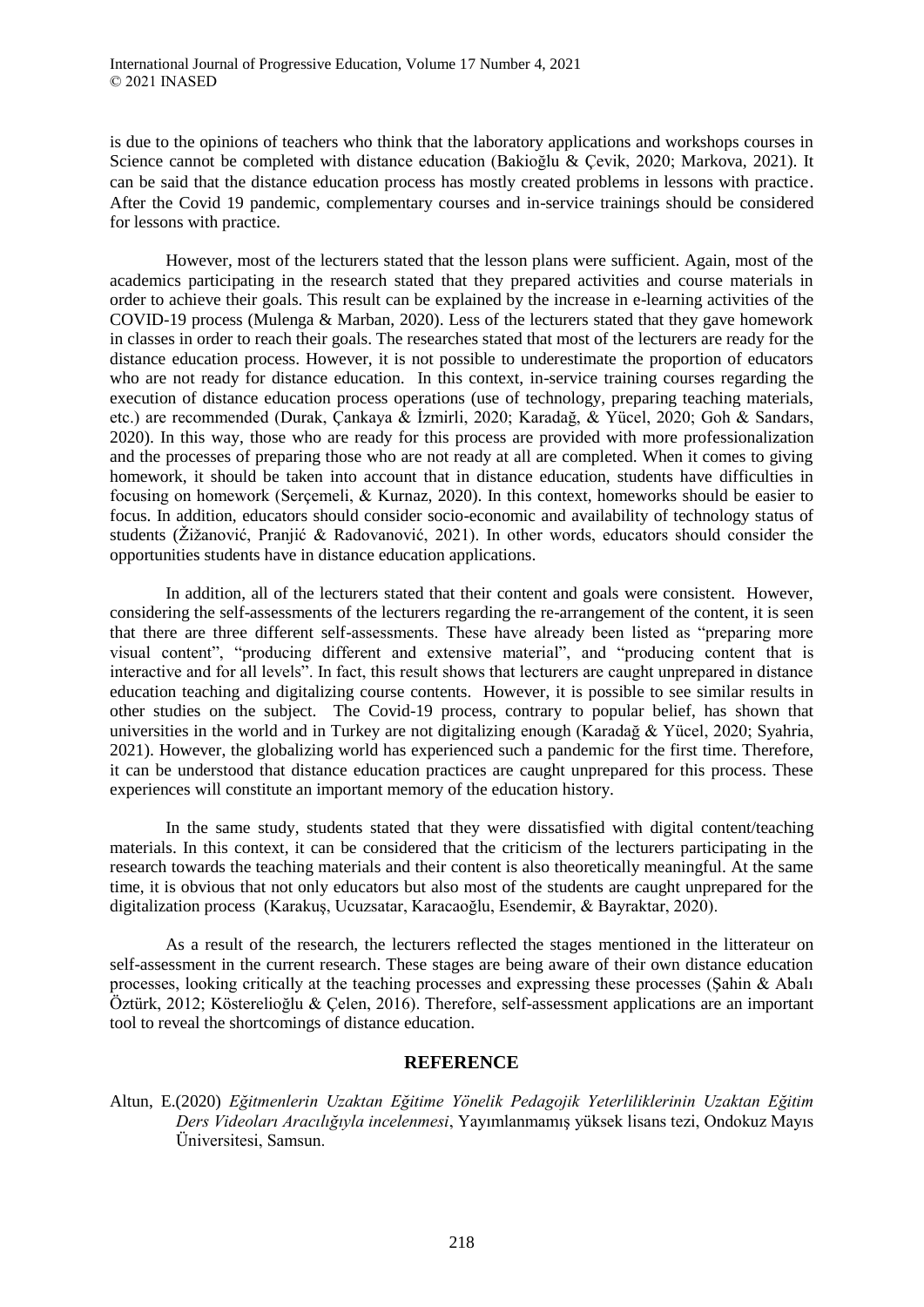- Bahar, M., Nartgün, Z., Durmuş, S. & Bıçak, B. (2006). *Geleneksel-alternatif ölçme ve de*ğ*erlendirme teknikleri ö*ğ*retmen el kitabı.* Ankara: Pegem Yayıncılık.
- Bakioğlu, B., & Çevik, M. (2020). COVID-19 pandemisi sürecinde fen bilimleri öğretmenlerinin uzaktan eğitime ilişkin görüşleri. *Turkish Studies*, *15*(4), 109-129. https://dx.doi.org/10.7827/TurkishStudies.43502
- Bhatti, N., & Nimehchisalem, V. (2020). A review of research on student self-assessment in second/foreign language writing. *Indonesian JELT: Indonesian Journal of English Language Teaching*, *15*(2), 125-151. https://doi.org/10.25170/ijelt.v15i2.1846.
- Bilgin, N. (2014). *Sosyal bilimlerde içerik analizi: teknikler ve örnekler ça*lışmalar. (3.b.), Ankara: Siyasal.
- Borg, S., & Edmett, A. (2019). Developing a self-assessment tool for English language teachers. Language Teaching Research, 23(5), 655–679. https://doi.org/10.1177/1362168817752543.
- Boud, D., ve Falchıkov, N. (1989). Quantitative studies of self-assessment in higher education: a critical analysis of findings. *Higher Education,* (18), 529-549.
- Bunker, E. (2003). The history of distance education through the eyes of the international council for distance education. M. G. Moore & W. G. Anderson (Ed.), *Handbook of distance education* içinde (49–66. ss.). New Jersey: Lawrence Erlbaum Associates.
- Christensen, M., Welch, A., & Barr, J. (2017). Husserlian descriptive phenomenology: A review of intentionality, reduction and the natural attitude. *Journal of Nursing Education and Practice*, *7*(8), 113-118.
- Cihanoğlu, M. O. (2008). *Alternatif değerlendirme yaklaşımlarından öz ve akran değerlendirmenin işbirlikli öğrenme ortamlarında akademik başarı, tutum ve kalıcılığa etkileri.*  Yayımlanmamış doktora tezi, Dokuz Eylül Üniversitesi, İzmir.
- Dickinson, L. (1987). *Self-instruction in Language Learning*. Cambridge: Cambridge University Press.
- Durak, G., Çankaya, S., & İzmirli, S. (2020). COVID-19 pandemi döneminde Türkiye'deki üniversitelerin uzaktan eğitim sistemlerinin incelenmesi. *Necatibey Eğitim Fakültesi Elektronik Fen ve Matematik Eğitimi Dergisi*, *14*(1), 787-809.
- Ersoy, A. F. (2016). "Fenomenoloji", A. Saban, & A. Ersoy (Ed.). *Eğitimde Nitel Araştırma Desenleri* (s. 51-111). Ankara: Anı Yayıncılık.
- Fallows, S., ve Chandramohan, B. (2001). Multiple approaches to assessment: reflections on use of tutor, peer and self-assessment. *Teaching In Higher Education* (6), 1-25.
- Goh, P. S., & Sandars, J. (2020). A vision of the use of technology in medical education after the COVID-19 pandemic. *MedEdPublish*, *9*(1), 11-18. https://doi.org/10.15694/ mep. 2020.000049.1
- Johnson, B. & Christensen, L. (2014). *Eğitim araştırmaları: nicel, nitel ve karma yaklaşımlar*. (S.B. Demir, Çev. Ed.) Ankara: Eğiten Kitap.
- Johnson, J. L. (2003). *Distance education: The complete guide to design, delivery, and improvement*. New York: Teachers College Press.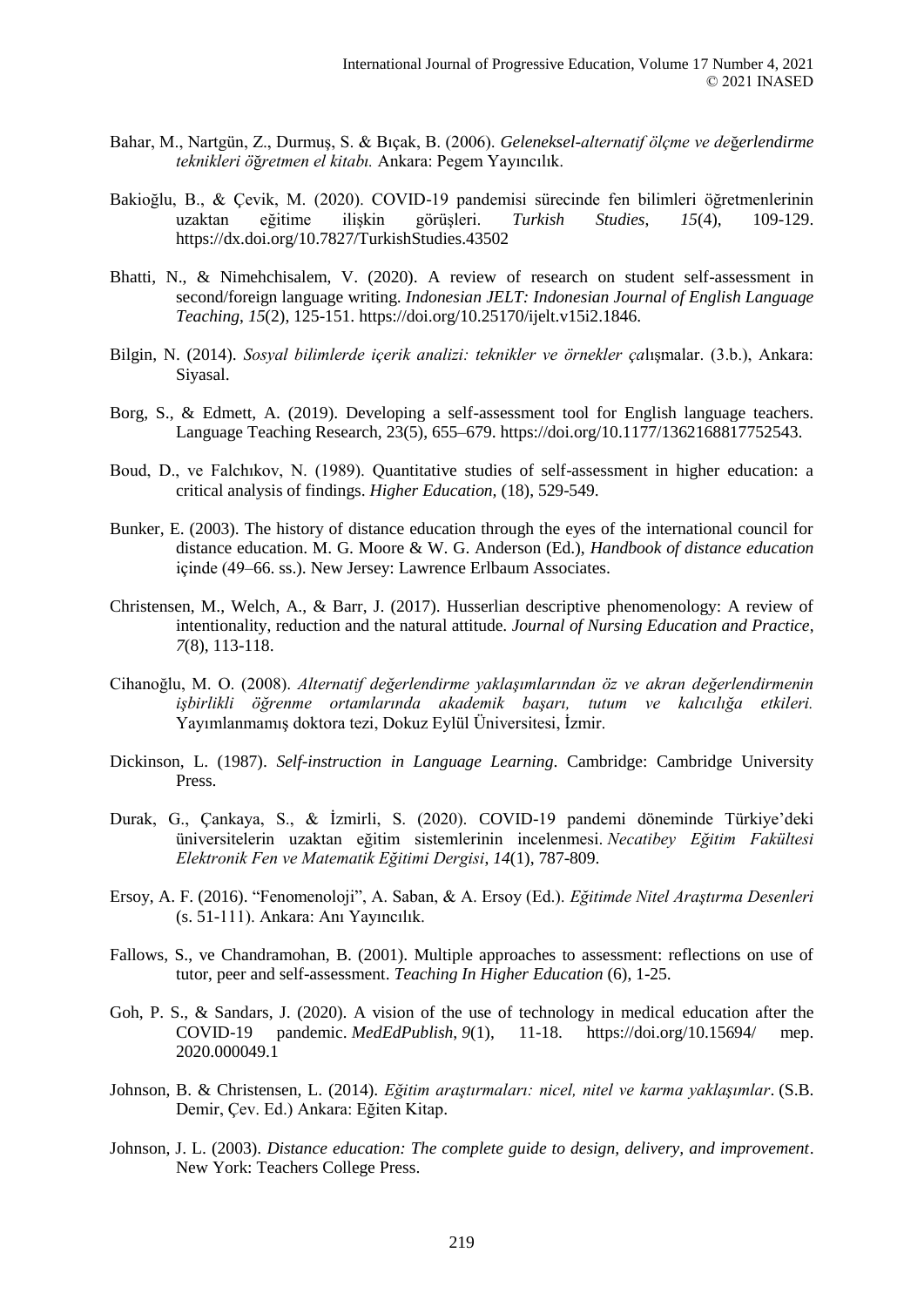International Journal of Progressive Education, Volume 17 Number 4, 2021 © 2021 INASED

- Karadağ, E., & Yücel, C. (2020). Yeni tip Koronavirüs pandemisi döneminde üniversitelerde uzaktan eğitim: Lisans öğrencileri kapsamında bir değerlendirme çalışması. *Yükseköğretim Dergisi*, *10*(2), 181–192. doi:10.2399/yod.20.730688 .
- Karakuş, N., Ucuzsatar, N., Karacaoğlu, M. Ö., Esendemir, N., & Bayraktar, D. (2020). Türkçe öğretmeni adaylarının uzaktan eğitime yönelik görüşleri. *RumeliDE Dil ve Edebiyat Araştırmaları Dergisi*, (19), 220-241. DOI: 10.29000/rumelide.752297.
- Klenowski, V. (1995). Student self-evaluation processes in student-centered teaching and learning contexts of Australia and England. *Assessment in Education, 2*(2), 145-163.
- Kösterelioğlu, İ., & Çelen, Ü. (2016). Öz değerlendirme yönteminin etkililiğinin değerlendirilmesi. *Elementary Education Online*, *15*(2), 671-681.
- Markova, T. (2021). Educators' and students' perceptions of online distance education before and amid COVID-19: Key concerns and challenges. In *SHS Web of Conferences*, 99, 01018.
- Merriam, S.B. (2013). *Nitel araştırma-desen ve uygulama için bir rehber*. (Selahattin Turan, Çev. Ed.), Ankara: Nobel.
- Miles, M.B., & Huberman, A.M. (2015). *Nitel veri analizi*. (Çev. S. Akbaba Altun ve A. Ersoy) Ankara: Pegem Akademi Yayınları.
- Mistar, J. (2011). A study of the valıdıty and relıabılıty of self-assessment. *Teflin Journal, 22* (1), 45- 58.
- Moore, M. G. (1987). University distance education of adults. *Tech Trends*, 32(4), 13–18. Erişim adresi: https://link.springer.com/content/pdf/10.1007%2FBF02773006.pdf
- Muijs, D. (2004). *Doing quantitative research in education*. London: Sage Publications.
- Mulenga, E. M.,& Marbán, J. M. (2020). Is COVID-19 the gateway for digital learning in mathematics education? *Contemporary Educational Technology*, *12*(2), ep269. https://doi.org/10.30935/cedtech/7949.
- Oscarson, M. (1998). *Om självbedöming av språkfärdighet – empiri och reflektioner*. In Berit Ljung & Astrid Pettersson (Eds.) Perspektiv på bedömning av kunskap, (pp. 133-156).
- Pamukçu, C. (2015). *Tamamlayıcı ölçme ve değerlendirme gelişim programının coğrafya öğretmen adaylarının yeterlik algısı ve bilgi düzeyine etkisi*. Yayımlanmış doktora tezi, Necmettin Erbakan Üniversitesi, Konya.
- Ratminingsih, N. M., Marhaeni, A. A. I. N., & Vigayanti, L. P. D. (2018). Self-Assessment: the effect on students' independence and writing competence. *International Journal of Instruction*, *11*(3), 277-290. https://doi.org/10.12973/iji.2018.11320a.
- Schlosser, C. A., & Anderson, M. L. (1994). *Distance education: review of the literature*. AECT Publication Sales.
- Serçemeli, M., & Kurnaz, E. (2020). COVID-19 Pandemi döneminde öğrencilerin uzaktan eğitim ve uzaktan muhasebe eğitimine yönelik bakış açıları üzerine bir araştırma. *Uluslararası Sosyal Bilimler Akademik Araştırmalar Dergisi*, *4*(1), 40-53.